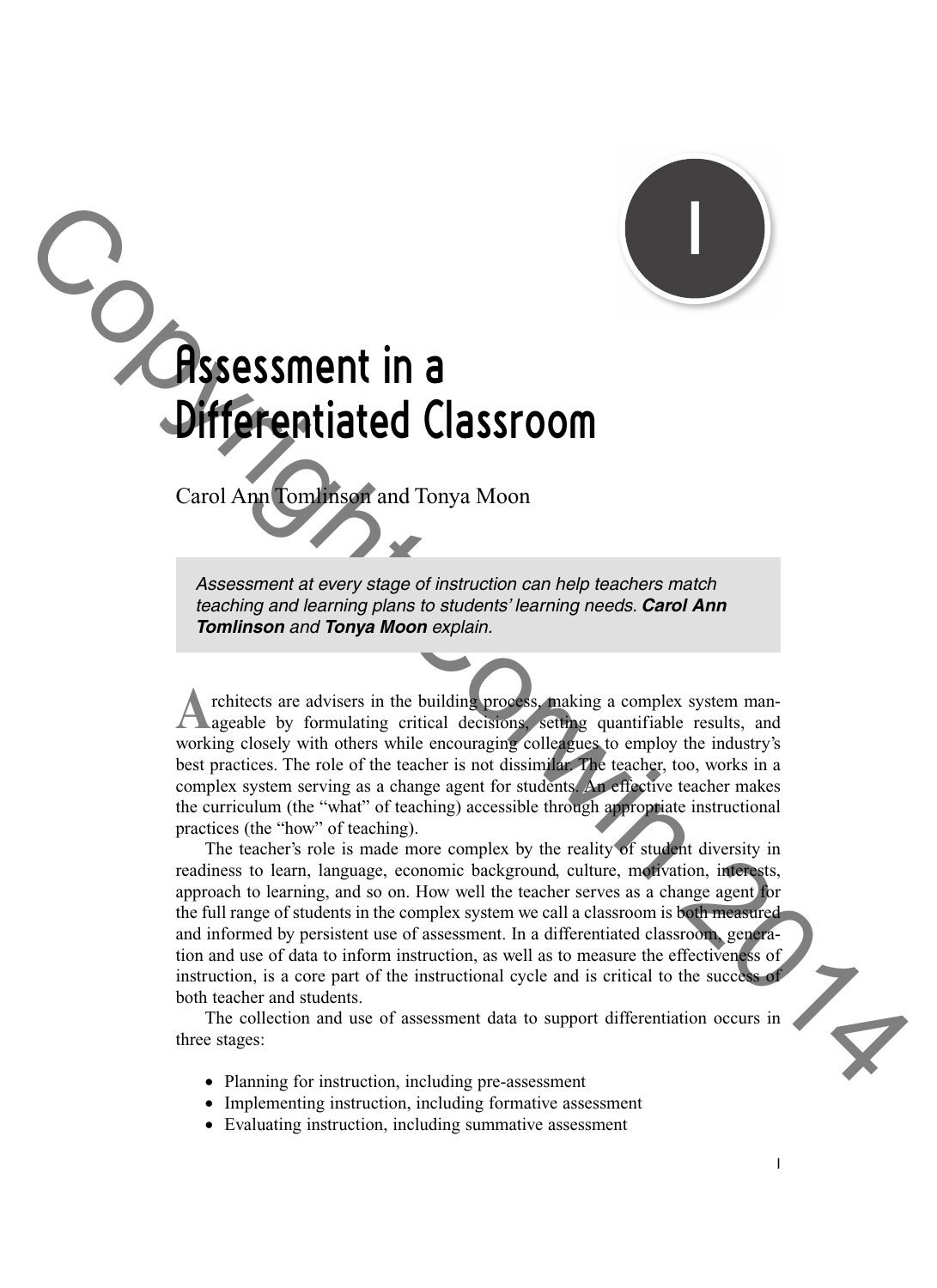2 Classroom Management and Assessment

## **Stage 1: Planning for Instruction, Including Pre-Assessment**

#### **Know, Understand, and Be Able to Do**

**Constrained**<br>
Experimental to the section and be note to do (KUD) as<br>
Franchise matrix to the section and be note to do (KUD) as<br>
not contributed user the section of contribution and be noted to do (KUD) as<br>
not contribut Fundamental to the success of the teaching and learning process is a teacher's clarity about what students must know, understand, and be able to do (KUD) as the result of each segment of learning. KUDs provide teacher and students with clarity about learning targets and also facilitate alignment of teaching, learning, assessment, and differentiation. KUDs should provide a framework that engages learners and promotes their understanding of key content. Engagement is essential for sustained student motivation. Understanding is critical for student retention, application, and transfer of what they learn. KUDs also provide parameters for differentiation because the goal is rarely different content for different learners but rather different approaches to, and support systems for, mastering required content.

#### **Pre-Assessments**

 With KUDs clearly established, teachers can create pre-assessments that measure a student's current status with target KUDs and critical prerequisites that teachers might otherwise assume students bring to class from past school experiences. Preassessment can also expose students' misconceptions about content, cueing teachers to address those barriers. In addition, pre-assessments can be valuable in revealing students' interests, enabling teachers to make content more relevant and helping teachers grow their understanding of the range of ways in which their students might approach learning most efficiently.

 Pre-assessments can take many forms, including journal entries, Frayer Models, concept maps, short answer "tests," and interest surveys, to name a few. Students should understand that pre-assessments are not graded but serve the purpose of helping the teacher plan how best to move them forward in the unit of study. Teachers in effectively differentiated classrooms use pre-assessment data to select materials to appropriately challenge their students; assign students to groups based on readiness, interest, and learning preferences; plan for small-group instruction; and so on. Preassessments help teachers understand the variety of needs in their classrooms as the study of content begins in order to quickly optimize the match between learner need and teacher instruction.

## **Stage 2: Implementing Instruction and Formative Assessment**

#### **Teacher Role**

 Once initial instructional plans are informed through the use of pre- assessment information and a unit of study unfolds, the second phase of data-informed instructional planning begins. The teacher in a differentiated classroom regularly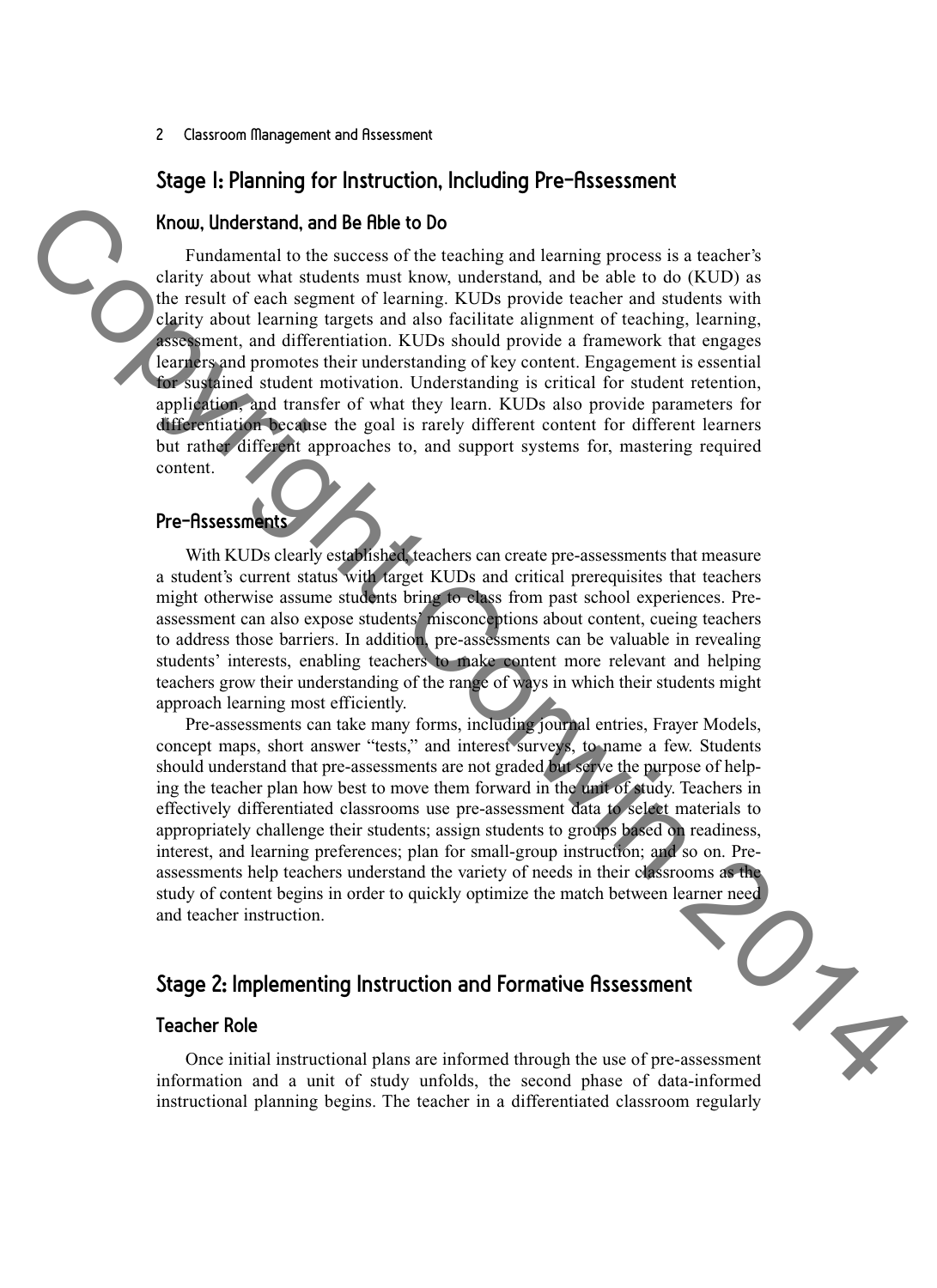uses both formal and informal formative assessment to chart the progress of each learner—and of the class as a whole—toward achieving the designated goals. As with pre-assessment, alignment of formative or ongoing assessment—and the instruction that follows with KUDs—is essential. While formative assessment should rarely be used for grading purposes, it is important for teachers to provide students with specific feedback from ongoing assessment in order both to help them understand their own progress and to more readily and accurately contribute to their own academic growth.

 Ongoing assessments can be informal (e.g., making observations of or having discussions with students as they work, taking notes during small-group instruction, asking students to indicate their comfort level with a skill through use of hand signals) or formal (e.g., Frayer Models, exit cards, entry cards, writing prompts, systematic use of checklists to monitor student development of knowledge or skill). Data from formative assessments provide a compass for the teacher for forward-planning, in terms of how various students might best access ideas and information, what types of class and homework tasks will serve particular students most effectively at a given time, how to use flexible grouping most effectively, which students need additional support, how to pace instruction, and so on.

#### **Student Role**

From the collective of the constraints of the constraints of the constraints of the constraints of the constraints of the constraints of the constraints of the constraints of the constraints of the constraints of the cons Best practice suggests that the role of students in formative assessment should extend beyond being the subject of observation. Not only is it important that students be clear about criteria that will indicate success on assessments but also that teachers involve them in developing those criteria so that they are more attuned to and invested in their own success. Likewise, having students evaluate their own formative work according to specified KUDs and carefully developed rubrics can further support learning efficacy. When students get feedback that supports and guides, rather than judges, they are more likely to develop realistic perceptions about their status and to develop the belief that persistent effort on their part contributes to their success as learners. In other words, formative assessment can and should contribute to what Carol Dweck (2006) calls a "growth mind-set"—the belief that people can make themselves smarter and more successful through sustained effort.

## **Stage 3: Evaluating Instruction and Summative Assessment**

 There are times when teachers seek evidence of understanding in a summative way. Summative assessments are graded and appropriately occur at transitional points, such as the end of a unit, the end of a marking period, or the end of a semester. Once again, summative assessment should be tightly aligned to the specified KUDs that have guided curriculum design, pre-assessment, instructional decisions, and formative assessment. Summative assessment data help students benchmark their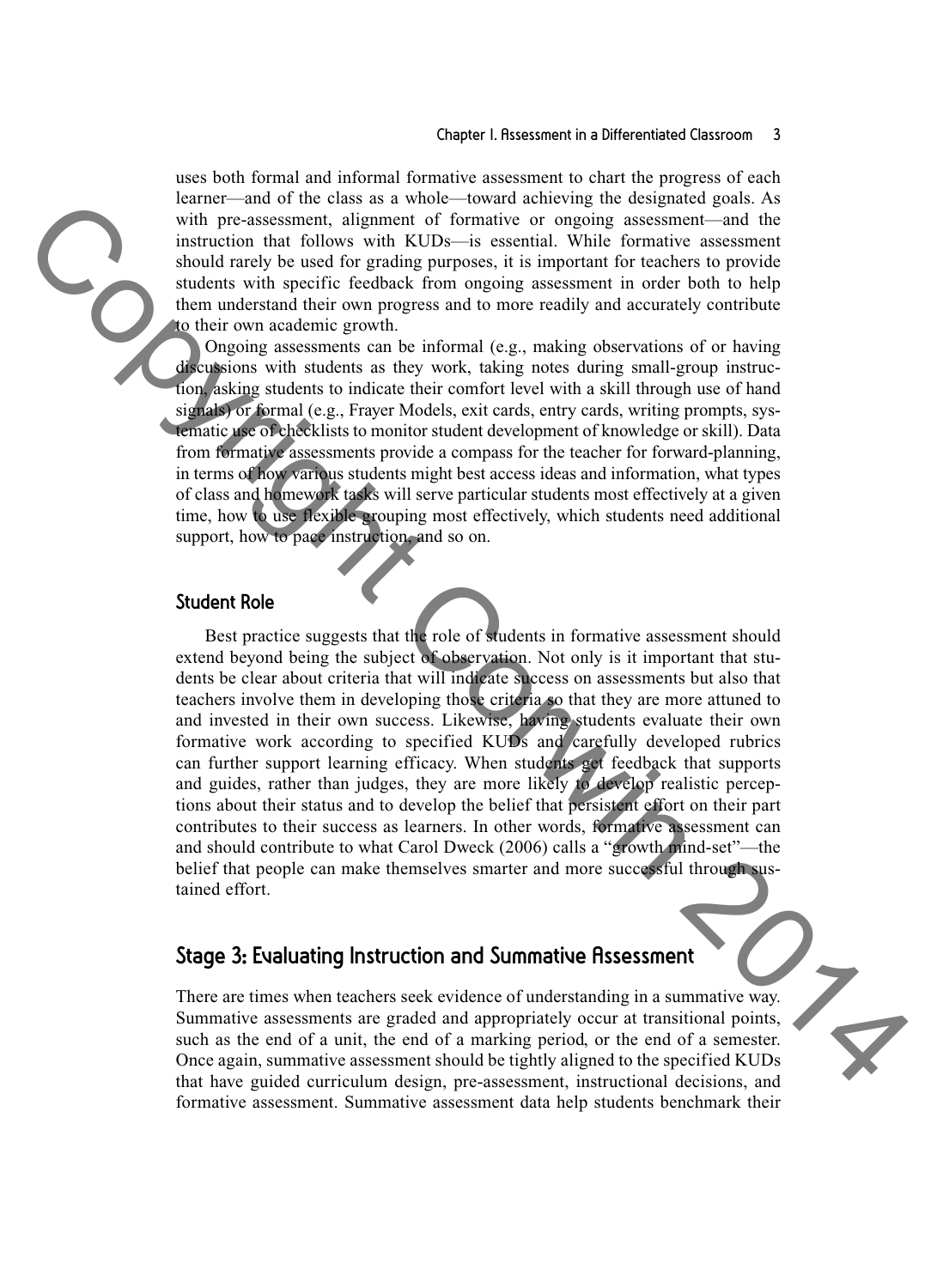#### 4 Classroom Management and Assessment

growth and allow teachers to determine mastery of content. While summative assessment has a "final" aspect, it, too, is somewhat formative in nature. Teachers can look for patterns in achievement that suggest the need for modification the next time they teach the content. Students can look ahead from summative assessment to the next opportunities to apply skills or understandings they have—or have not—mastered.

## **Differentiation**

conserved has a "inal inspect, it loo, is nonewall dominate in an<br>interest of the content inferinduced in the conserved of the correspondence of<br>metric Bay is easy of the correspondence of the correspondence of<br>the corres Differentiation can play a role in summative assessments, whether they are closed or performance based. The purpose of an assessment is to reveal what a student knows, understands, and can do related to a set of clearly defined objectives (KUDs). If an English language learner (ELL) understands the process of photosynthesis but is unable to demonstrate that mastery in a test because it requires an essay response, the test has failed to reveal what the student knows. It would have been helpful to offer the option of writing an essay, completing a structured chart, or presenting a series of annotated storyboards.

 Summative assessments can be differentiated in terms of complexity of the language of directions, providing varied options for expressing learning, degree of structure versus independence required for the task, the nature of resource materials, and so on. What cannot be differentiated is the set of criteria that determine success. In other words, with the exception of students whose educational plans indicate otherwise, the KUDs established at the outset of a unit remain constant for all students.

## **Conclusion**

 The teacher in a differentiated classroom is an architect of instruction designed to maximize the success of all learners. Assessment allows the teacher to be a successful change agent, working on behalf of students to understand their development as learners and to use best practices to scaffold their growth from varied points of readiness, interest, and approach to learning.

#### **What We Know**

- Pre-assessment and formative assessment are critical tools in designing instruction that addresses varied learner needs.
- Student achievement benefits when teachers use pre-assessment and formative assessment data to plan instruction to address learner needs.
- Student investment in learning and achievement benefit when students know the learning goals and use feedback from formative assessment to achieve those goals.